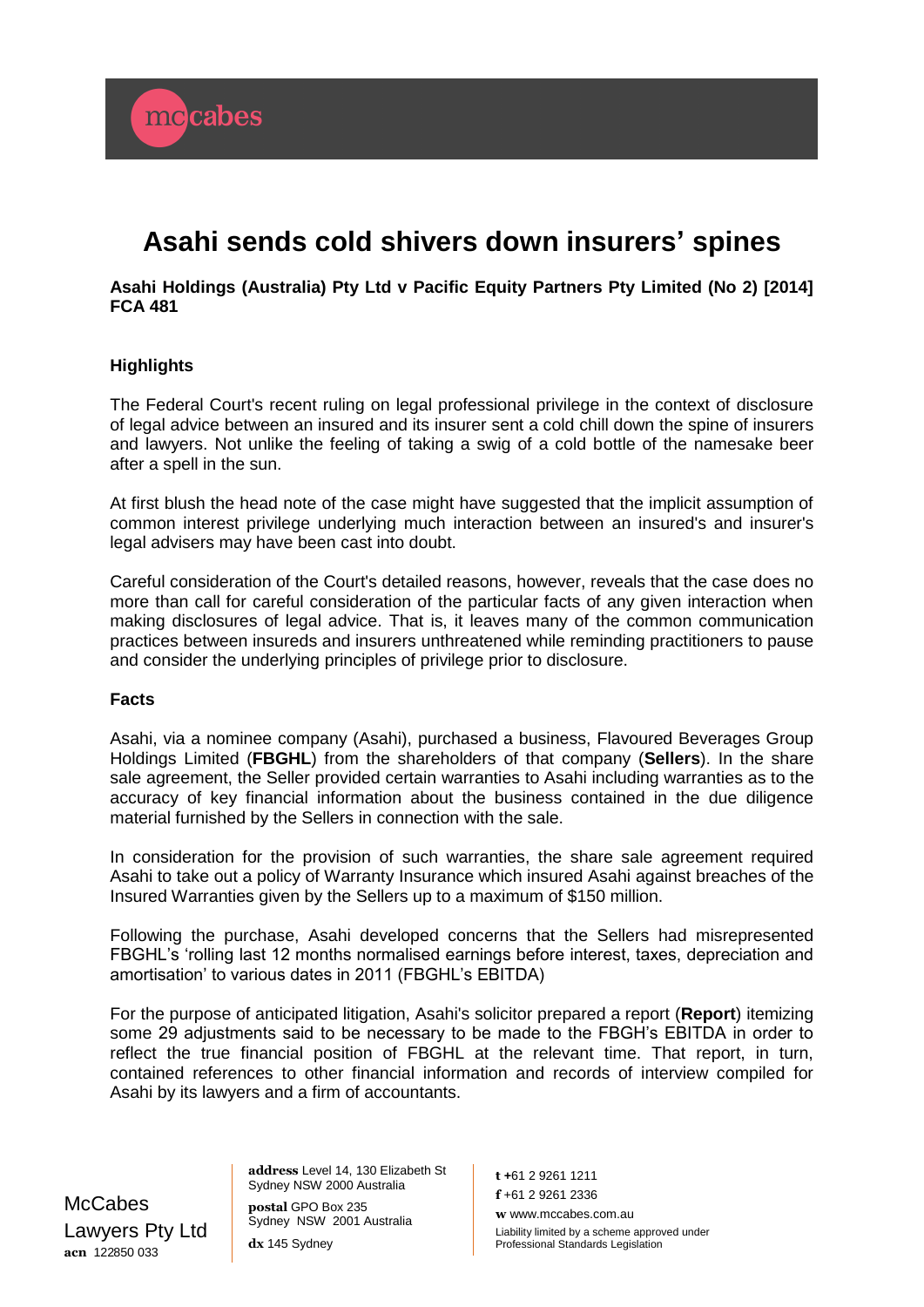The Report was subsequently provided by Asahi's solicitor to the warranty insurer when a claim was lodged under the policy in respect of the alleged breaches of warranties relating to the financial performance of the business made by the Sellers prior to Asahi's purchase. The Report was marked as "Privileged and Confidential".

Subsequently, Asahi also commenced litigation against the private equity firm which had overseen the sale process, Pacific Equity Partners (PEP), and the Sellers. During the course of that litigation, Asahi provided the Report, with several redactions, to PEP, claiming that the redacted information was privileged. PEP sought to argue that Asahi had already waived privilege over the entire document as it had already provided the document to a third party, namely the warranty insurer.

# **Principles**

The Court reviewed the relevant cases governing the loss of litigation privilege through disclosure and restated the key principles:

1. the communications made or materials to be protected by litigation privilege are those which are made confidentially between the client and the legal representative or otherwise come into existence for the dominant purpose of the litigation, and which are to be kept away from the opposing party.

2. the confidentiality purpose which litigation privilege serves to protect is to keep hidden from one's opponent or adversary (whether actual or potential) material that may prejudice the privilege holder or advantage his or her opponent.

3. litigation privilege will be lost where a party voluntarily discloses the privileged material to a third party in a manner inconsistent with the maintenance of the privilege.

4. whether any particular disclosure will result in the loss of privilege will depend on all the circumstances of the particular disclosure including the relationship between the privilege holder and the party to which disclosure is made and the terms of disclosure.

5. the privilege will not be lost by the confidential disclosure of privileged material from the privilege holder to a party which shares a significant common interest in the litigation with the privilege holder for the purpose of advancing that common interest.

6. even where a privileged document is provided to a third party without such commonality of interest, the confidentiality in the disclosed communication may be preserved. If the basis upon which privileged material is made available is restricted so as to secure the confidentiality, the act of disclosure may not be inconsistent with the maintenance of the confidentiality which the privilege serves to protect.

# **Decision**

Applying the above principles, the Court held that Asahi had waived privilege by providing the document to the warranty insurer.

The important holdings of the Court relevant to that outcome included:

1. The Report was not a document which recorded communications between the client and the lawyer. It does not provide the lawyer's opinion on the law, the client's prospects of success or the strategy which ought to be adopted in the litigation. As